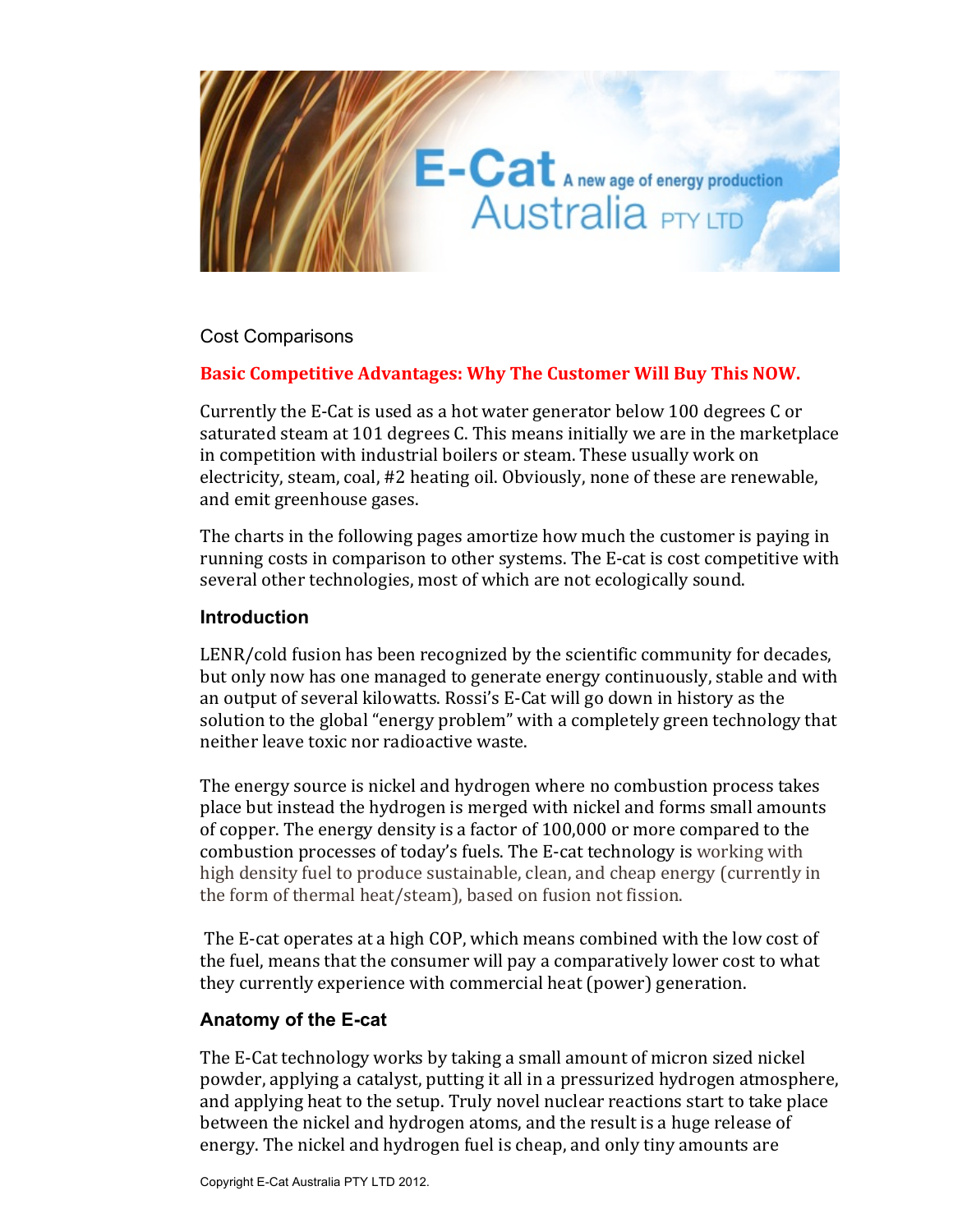utilized. To give you an idea of just how powerful this technology can be, consider the fact that a reactor core with a volume of only fifty cubic centimeters can produce a maximum safe output of ten kilowatts of heat. Utilizing the same few grams of nickel and only tiny amounts of hydrogen, the same reactor core could produce ten kilowatts continually for six months, or longer.

In addition to being powerful, the technology is completely safe. It uses no radioactive materials, produces no nuclear waste, emits no radioactivity into the environment, and releases no pollution. Unlike conventional nuclear reactors, E-Cat reactor cores cannot melt down. If the temperature of the core grows too high, the nickel powder melts and all of the reaction sites are destroyed, and the core becomes "dead" until new fuel is added.

Since we do not have access to the internal design of the central fuel container and no information on the external lead shielding and the cooling water system we can only make very general comments. The central container is about 50  $cm<sup>3</sup>$ in size and it contains 0.11-gram hydrogen and 50 grams nickel. The enthalpy from the chemical formation of nickel and hydrogen to nickel hydride is 4850 joule/mol. If it had been a chemical process, a maximum of 0.15 watt-hour of energy could have been produced from nickel and 0.11-gram hydrogen, the whole hydrogen content of the container. On the other hand, 0.11 gram hydrogen and 6 grams of nickel (assuming that we use one proton for each) nickel atom) are about sufficient to produce 24 MWh through nuclear processes assuming that 8 MeV per reaction can be liberated as free energy. For comparison, 3 liters of oil or 0.6 kg of hydrogen would give 25 kWh through chemical burning. Any chemical process for producing 25 kWh from any fuel in a 50-cm<sup>3</sup> container can be ruled out. The only alternative explanation is that there is some kind of a nuclear process that gives rise to the measured energy production.

**Definition:** LENRs are weak interactions and neutron-capture processes that occur in nanometer-to-micron-scale regions on surfaces in condensed matter at room temperature. Although nuclear, LENRs are not based on fission or any kind of fusion, both of which primarily involve the strong interaction. LENRs produce highly energetic nuclear reactions and elemental transmutations but do so without strong prompt radiation or long-lived radioactive waste

#### **Exothermic nuclear reactions**

The elements in nature consist of molecules formed from atoms. The atoms are characterised by a positively-charged nucleus and by peripheral negative electrons, which determine their species. The nucleus in turn is formed of neutrons and protons – collectively known as nucleons – held together by extremely intense forces within a short range of action. The mass of the nucleus is less than the sum of the masses of the nucleons (protons and neutrons) that form it. The mass difference  $(Δm)$ , which is related to the binding energy according to the mass-energy equivalence principle  $\Delta E = \Delta mc2$ , is called the mass defect. What about nuclear fuels? The nuclei that have the lowest binding energy per nucleon provide nuclear energy by fusion if they have low atomic mass and by fission if their atomic mass is high. Nuclear binding energy vs. mass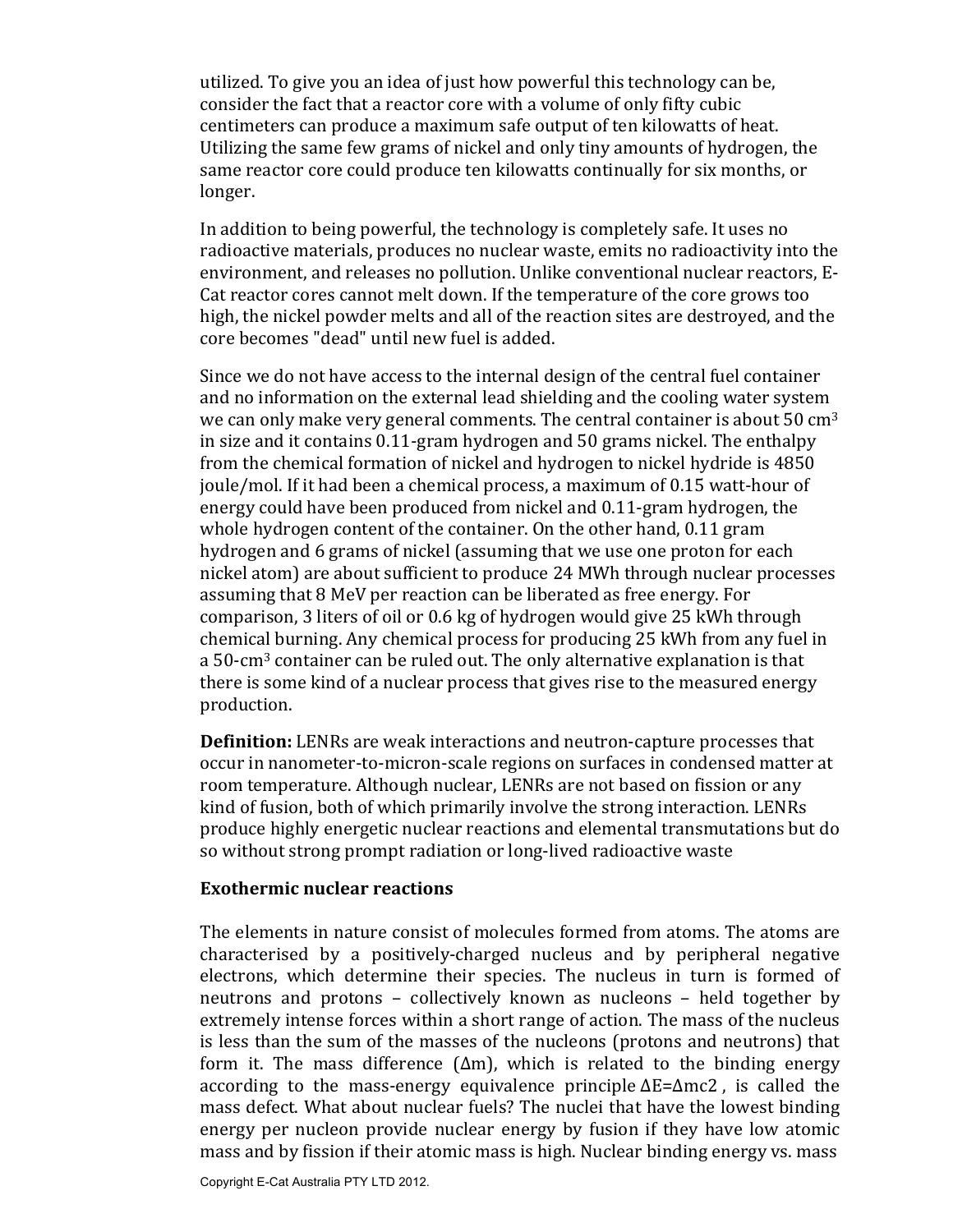Let us now look at the nuclear reactions that are accompanied by the production of energy: **The fusion reaction**: two light nuclei fuse together and form a heavier nucleus. Here the energy is released because the mass of the resulting nucleus is lower than the mass of the two reacting nuclei. **The fission reaction**: a) very) heavy nucleus splits into two lighter nuclei. In this case, too, the total mass of the components is less than the mass of the original nucleus. For the same amount of reactants, the energy released during a nuclear reaction is millions of times the energy released during chemical reactions (combustion).



106 modules consisting of 10kW E-Cats No handling of reaction products Control panel for individual monitoring 20' container (2.4mx2.6mx6m) No exhaust Plug'n'Serve

# *E-Cat technical and financial data:*

- E-Cat Australia has the Exclusive license
- Sell price 1.5m US
- Delivery 3 months after order
- Payment of  $1/3$  US\$ at time of order
- Payment of  $2/3$  US\$ after performance test at factory
- Delivery from factory to Customer, Customer's responsibility and cost
- Shipping costs for container 1 MW approx 3000-5000 US \$
- Installation by local licensee trained by manufactures "Leonardo Corporation" at customer expense. (approx. 2 days installation  $@$1500$  per day)

The following pages are cost comparisons of the E-cat to other fuels, over  $1-10$ years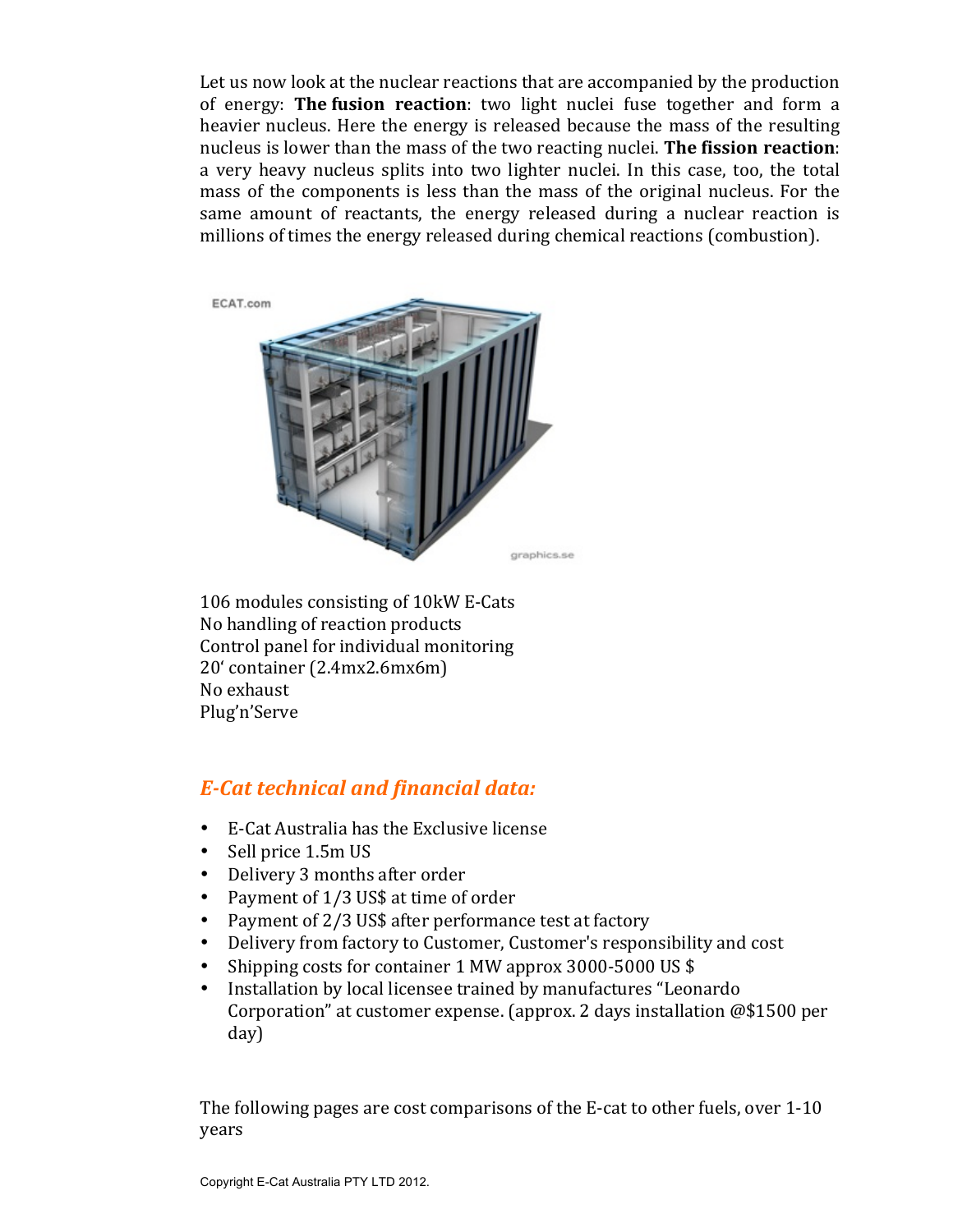# **OPERATIONAL & MAINTENANCE COST E-CAT TECHNOLOGY**

| Description -<br>material                                          |         | <b>Unit Rate - USD</b> | <b>Required for</b> | per MWh<br><b>Heat output</b> | Cost per<br>day<br>(24Hrs)<br>of MW<br>Heat<br>output | Cost per<br>year<br>(8766Hrs)<br>of MW Heat<br>output | <b>Remarks</b>                                                           |  |
|--------------------------------------------------------------------|---------|------------------------|---------------------|-------------------------------|-------------------------------------------------------|-------------------------------------------------------|--------------------------------------------------------------------------|--|
| Electricity input<br>COP 6:1                                       | \$0.11  | Per KW                 | 3.33                |                               | \$440.00                                              | \$160,710.00                                          | This is based on cheap Dubai<br>Tariff, with a COP of 6.                 |  |
| <b>Water Calculations</b><br>Sydney Water Price                    | \$0.03  | Per Liter              | 5.2                 | liter                         | \$0.16                                                | \$1,367.00                                            | Cost per Year @ Standard Boiler<br>leakage Rates<br>NOT an e-cat expense |  |
| Operation &<br>Maintenance per<br><b>Published Specs</b>           | \$0.50  | Per MWh                | \$0.50              | <b>USD</b>                    | \$12.00                                               | \$4,383.00                                            | Per Published Specs.                                                     |  |
| Recharge Cost                                                      | \$10.00 | Per<br>module          | 0.24                | <b>USD</b>                    | \$5.80                                                | \$2,120.00                                            | Per Published Specs.                                                     |  |
| Hydrogen                                                           | 5       | Liters                 |                     |                               |                                                       | \$1.00                                                | Very small amount- not even in<br>the equation                           |  |
| <b>Actual Variable</b><br>Cost                                     |         |                        |                     |                               |                                                       | \$168,580.50                                          |                                                                          |  |
| <b>Capital Cost</b>                                                | 1.5     | Million                |                     |                               | \$410.68                                              | \$150,000.00                                          | Amortized at 1MW per hour for<br>8766 hours per year for 10<br>years.    |  |
| Variable &<br>Amortized Capital<br>Cost for 10 year<br>operation   | 1.5     | Million                |                     |                               | \$872.23                                              | \$318,580.50                                          | Actual per day cost including<br>amortization                            |  |
| Variable &<br>Amortized Capital<br>Cost over 20 years<br>Operation | 1.5     | Million                |                     |                               | \$436.11                                              | \$159,290.25                                          | Actual Per day cost including<br>Amortization                            |  |
|                                                                    |         |                        |                     |                               |                                                       |                                                       |                                                                          |  |
|                                                                    |         |                        |                     |                               |                                                       |                                                       |                                                                          |  |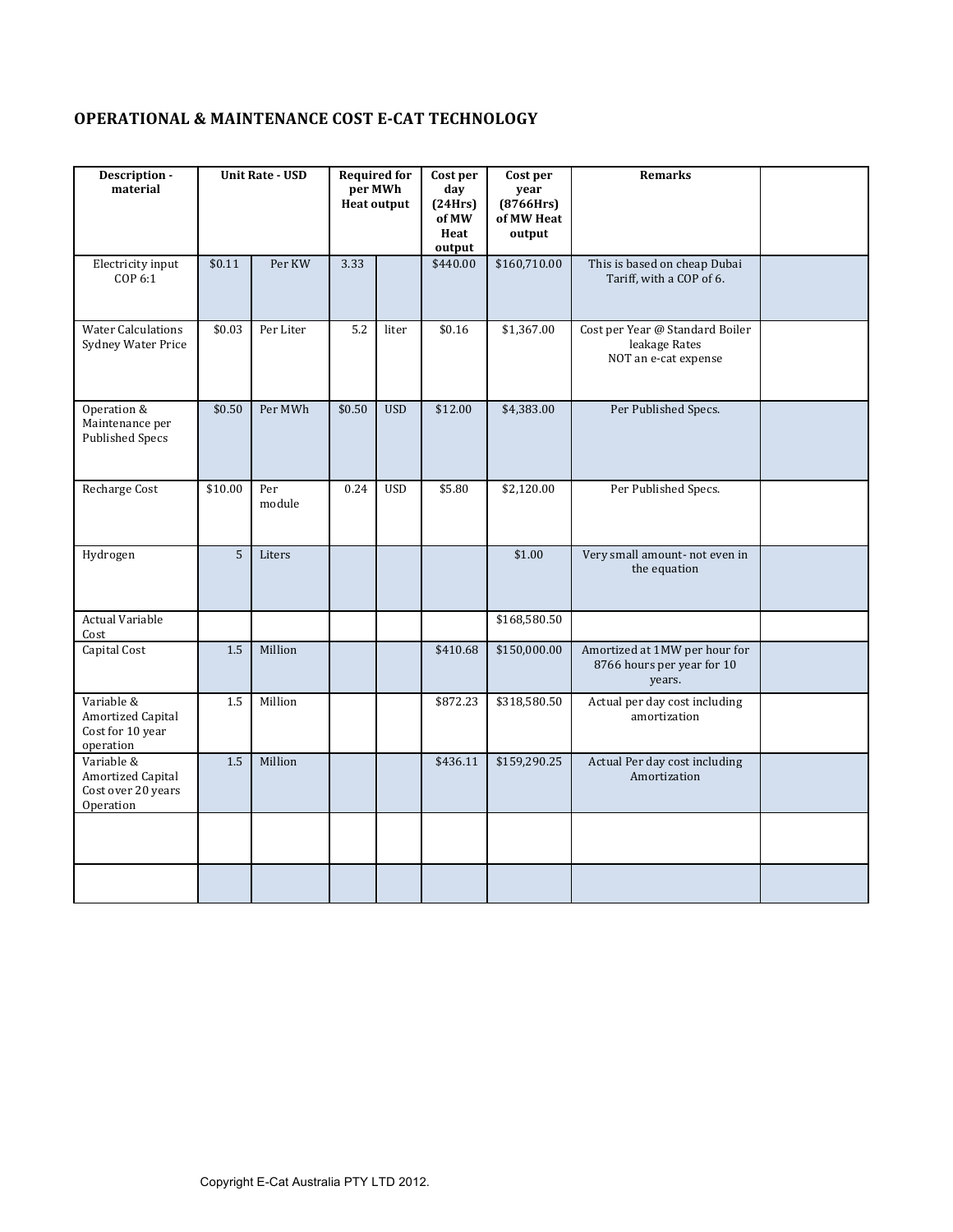| <b>Descriptio</b><br>n.                                                  | <b>Price</b>       | <b>Unit Rate</b> | <b>Required</b><br>for Per<br><b>MWh Heat</b><br><b>Output</b> | <b>Cost Per</b><br><b>Day</b> | <b>Cost Per</b><br><b>Year</b> | <b>Remarks</b> |
|--------------------------------------------------------------------------|--------------------|------------------|----------------------------------------------------------------|-------------------------------|--------------------------------|----------------|
| Electricity<br>Input COP<br>6.0                                          | \$0.11             | 166.666666<br>7  | \$18.33                                                        | \$440.00                      | \$160,710.0<br>0               |                |
| Water<br>Calculations<br>- Price Per<br>Liter $@5.2$<br>Ltrs<br>Consumed | \$0.030            | 5.2              | \$0.16                                                         | \$3.74                        | \$1,367.50                     |                |
| Operation &<br>Maintenanc<br>e per<br>Published<br>Specs                 | \$0.50             | per MWh          | \$0.50                                                         | \$12.00                       | \$4,383.00                     |                |
| Recharge<br>Cost - 106<br>Units                                          | \$10.00            | Per Module       | \$0.24                                                         | \$5.80                        | \$2,120.00                     |                |
| Capital Cost<br>- Amortized<br>Over 10 Yr.<br>Period                     | \$1,500,000.<br>00 | <b>USD</b>       | \$17.11                                                        | \$410.68                      | \$150,000.0<br>0               |                |
| <b>Total Cost</b>                                                        |                    |                  | \$36.34                                                        | \$872.23                      | \$318,580.5<br>0               |                |
| Total<br>Variable<br>Cost                                                |                    |                  |                                                                |                               | \$168,580.5<br>0               |                |
| Capital Cost<br>per KWh                                                  |                    |                  |                                                                |                               |                                |                |
| Net KW per<br>hour:<br>Capital Cost<br>Only                              | \$0.017            |                  |                                                                |                               |                                |                |
| Net KW per<br>hour w/o<br>Capital Cost<br>Included                       | \$0.019            |                  |                                                                |                               |                                |                |
| Net Total<br>KW cost per<br>hour:                                        | \$0.036            |                  |                                                                |                               |                                |                |
| Ratio of<br>Electricity<br>input cost<br>vs. Net<br>Cost:                | 3.02673896<br>3    |                  |                                                                |                               |                                |                |
| Loopback<br>Calculations<br>÷                                            |                    |                  |                                                                |                               |                                |                |
| Net KW per<br>hour:<br>Capital Cost<br>Only                              | \$0.017            |                  |                                                                |                               |                                |                |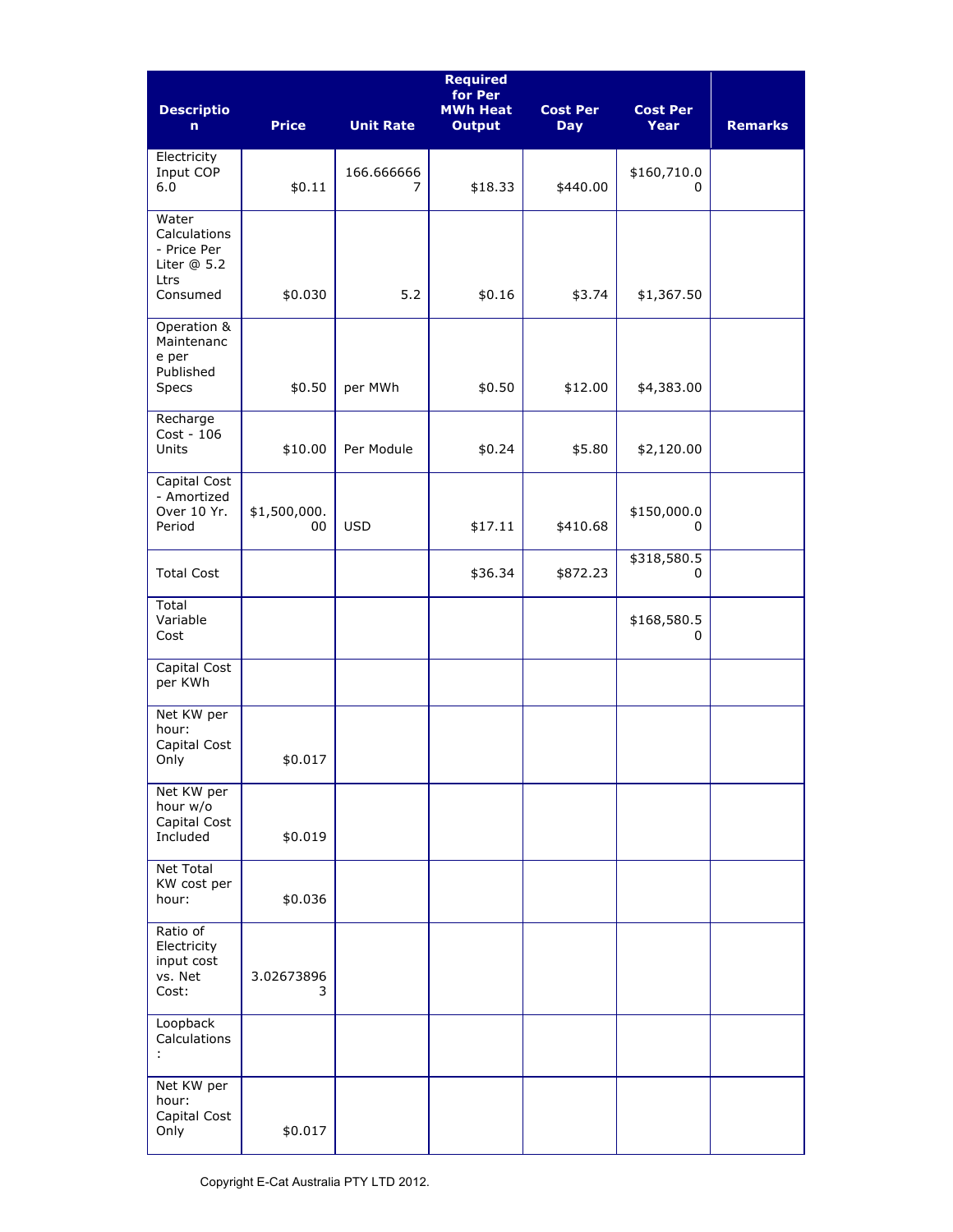| Net KW per<br>hour w/o<br>Capital Cost<br>Included         | \$0.011         |            |          |                 |                                   |                        |
|------------------------------------------------------------|-----------------|------------|----------|-----------------|-----------------------------------|------------------------|
| Net Total<br>KW cost per<br>hour:                          | \$0.028         |            |          |                 |                                   |                        |
| Ratio of<br>Electricity<br>input cost<br>vs. Net<br>Cost:  | 3.97951383<br>6 |            |          |                 |                                   |                        |
|                                                            |                 |            |          | $%$ of<br>E-Cat | $\overline{9}$ of<br><b>E-Cat</b> | <b>Cost Per</b><br>Day |
| Cost<br><b>Compariso</b><br>ns:                            | Cost            | <b>BTU</b> | Per KW   | <b>COP 6.0</b>  | <b>COP 12.0</b>                   | <b>1MW Plant</b>       |
| Dubai<br><b>Natural Gas</b>                                | \$5.00          | 1000000    | \$0.0171 | 46.96%          | 93.91%                            | \$206.61               |
| Dubai<br>Electricity                                       | \$0.11          |            | \$0.1100 | 302.67%         | 605.35%                           | \$1,331.77             |
| Kerosene                                                   | \$23.97         | 1000000    | \$0.0818 | 225.11%         | 450.21%                           | \$990.47               |
| #2 Fuel Oil                                                | \$19.73         | 1000000    | \$0.0673 | 185.29%         | 370.57%                           | \$815.26               |
| Propane                                                    | \$34.04         | 1000000    | \$0.1162 | 319.67%         | 639.35%                           | \$1,406.57             |
| <b>US Natural</b><br>Gas                                   | \$14.71         | 1000000    | \$0.0502 | 138.14%         | 276.29%                           | \$607.83               |
| US<br>Electricity -<br>Resistance                          | \$32.24         | 1000000    | \$0.1100 | 302.77%         | 605.54%                           | \$1,332.19             |
| US<br>Electricity -<br><b>Heat Pump</b><br>@ COP of<br>2.0 | \$16.12         | 1000000    | \$0.0550 | 151.39%         | 302.77%                           | \$666.10               |
| Coal                                                       | \$10.18         | 1000000    | \$0.0347 | 95.60%          | 191.20%                           | \$420.65               |
| Firewood -<br>Hard Wood                                    | \$13.89         | 1000000    | \$0.0474 | 130.44%         | 260.89%                           | \$573.95               |
| Wood<br>Pellets                                            | \$20.96         | 1000000    | \$0.0715 | 196.84%         | 393.68%                           | \$866.09               |
| Shelled<br>Corn                                            | \$13.66         | 1000000    | \$0.0466 | 128.28%         | 256.57%                           | \$564.45               |
| Ethanol                                                    | \$24.74         | 1000000    | \$0.0844 | 232.34%         | 464.67%                           | \$1,022.28             |
| Ethanol<br>Subsidy                                         | \$5.92          | 1000000    | \$0.0202 | 55.60%          | 111.19%                           | \$244.62               |
| Powder<br>River Basin<br>Coal                              | \$0.56          | 1000000    | \$0.0019 | 5.26%           | 10.52%                            | \$23.14                |
| Northern<br>Appalachia                                     | \$2.08          | 1000000    | \$0.0071 | 19.53%          | 39.07%                            | \$85.95                |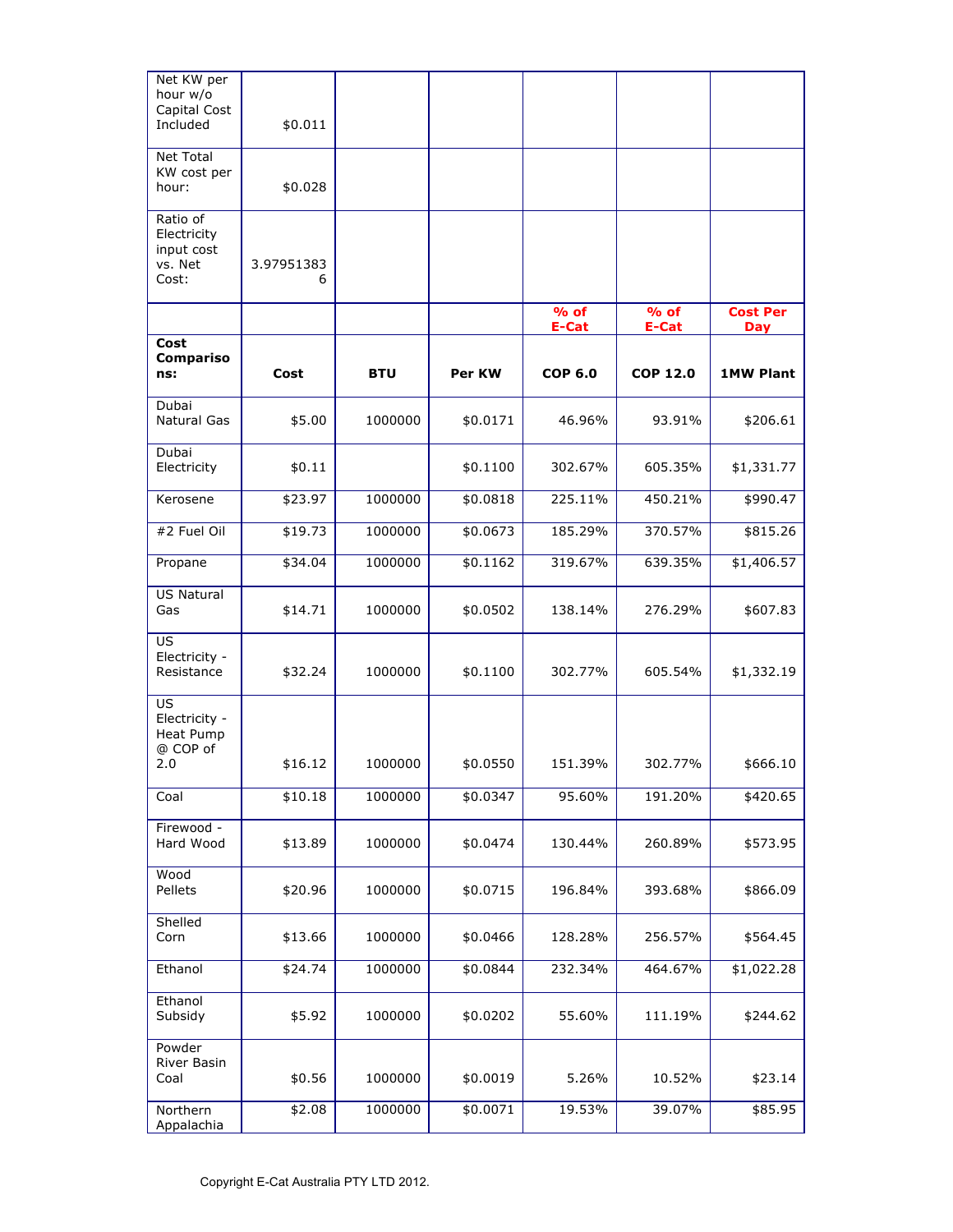| Coal               |         |         |          |         |         |          |
|--------------------|---------|---------|----------|---------|---------|----------|
| Petroleum          | \$13.56 | 1000000 | \$0.0463 | 127.34% | 254.69% | \$560.31 |
| Diesel             | \$16.21 | 1000000 | \$0.0553 | 152.23% | 304.46% | \$669.81 |
| Gasoline           | \$18.16 | 1000000 | \$0.0620 | 170.54% | 341.09% | \$750.39 |
| Australian<br>Coal | \$4.45  | 1000000 | \$0.0152 | 41.79%  | 83.58%  | \$183.88 |
| Chinese<br>Coal    | \$7.82  | 1000000 | \$0.0267 | 73.44%  | 146.88% | \$323.13 |

# **E-Cat Cost Comparison**

|                                         | E-Cat              | <b>Dubai Electricity</b> | <b>Kerosene</b>     | #2 Fuel Oil         | <b>Propane</b>      |
|-----------------------------------------|--------------------|--------------------------|---------------------|---------------------|---------------------|
| <b>Price Per Million</b><br><b>BTUs</b> | \$10.65            | \$32.24                  | \$23.97             | \$19.73             | \$34.04             |
| <b>Price Per</b><br>Megawatt Hr.        | \$36.35            | \$110.04                 | \$81.81             | \$67.34             | \$116.18            |
| <b>Cost Per Day</b>                     | \$872.36           | \$2,640.84               | \$1,963.43          | \$1,616.12          | \$2,788.28          |
| <b>Cost Per Month</b>                   | \$26,170.88        | \$79,225.29              | \$58,902.92         | \$48,483.71         | \$83,648.53         |
| <b>Cost Per Year</b>                    | \$318,630.5        | \$964,567.86             | \$717,143.0<br>4    | \$590,289.2<br>0    | \$1,018,420.<br>91  |
| <b>Cost For 10 Yrs</b><br>Op.           | \$3,186,305<br>.13 | \$9,645,678.62           | \$7,171,430.<br>41  | \$5,902,892.<br>03  | \$10,184,20<br>9.06 |
| <b>Cost For 20 Yrs</b><br>Op.           | \$6,372,610<br>.25 | \$19,291,357.24          | \$14,342,86<br>0.83 | \$11,805,78<br>4.07 | \$20,368,41<br>8.13 |

|                                                             | <b>US Natural</b><br>Gas | <b>US Electricity</b><br>- Resistance | US<br>Electricity -<br><b>Heat Pump</b><br>@ COP 2.0 | Firewood -<br><b>Hard Wood</b> | <b>Wood Pellets</b>   | <b>Ethanol</b>        |
|-------------------------------------------------------------|--------------------------|---------------------------------------|------------------------------------------------------|--------------------------------|-----------------------|-----------------------|
| <b>Price Per</b><br><b>Million BTUs</b><br><b>Price Per</b> | \$14.71                  | \$32.24                               | \$16.12                                              | \$13.89                        | \$20.96               | \$24.74               |
| Megawatt<br>Hr.                                             | \$50.21<br>\$1,204.93    | \$110.04<br>\$2,640.84                | \$55.02<br>\$1,320.42                                | \$47.41<br>\$1,137.76          | \$71.54<br>\$1,716.88 | \$84.44<br>\$2,026.50 |
| <b>Cost Per Day</b><br><b>Cost Per</b>                      | \$36,147.77              | \$79,225.29                           | \$39,612.64                                          | \$34,132.73                    | \$51,506.27           | \$60,795.09           |
| Month<br><b>Cost Per</b><br>Year                            | \$440,099.05             | \$964,567.86                          | \$482,283.93                                         | \$415,565.99                   | \$627,088.78          | \$740,180.18          |
| Cost For 10<br>Yrs Op.                                      | \$4,400,990.46           | \$9,645,678.62                        | \$4,822,839.31                                       | \$4,155,659.93                 | \$6,270,887.84        | \$7,401,801.77        |
| Cost For 20<br>Yrs Op.                                      | \$8,801,980.92           | \$19,291,357.24                       | \$9,645,678.62                                       | \$8,311,319.85                 | \$12,541,775.67       | \$14,803,603.54       |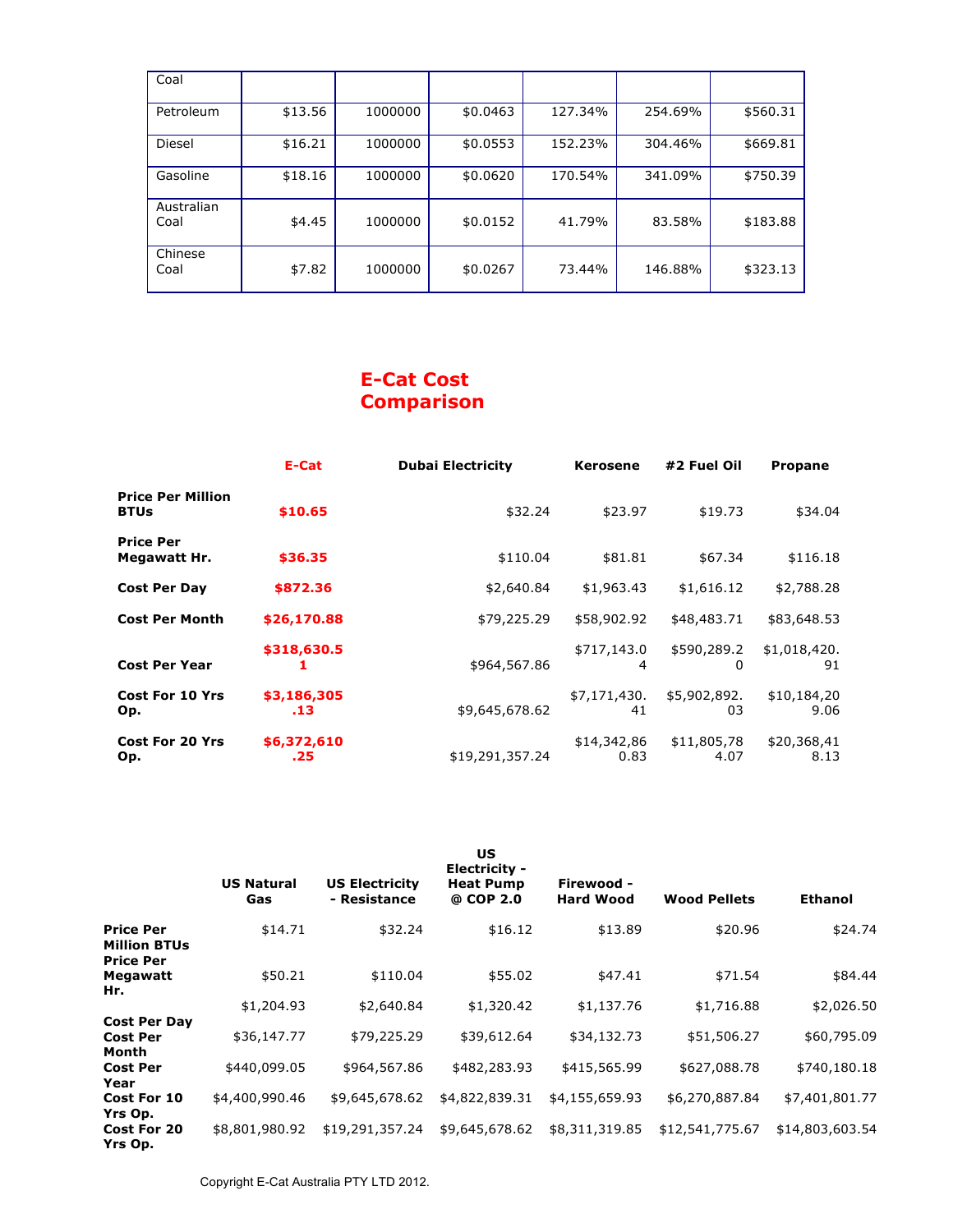|                                                                       | <b>Petroleum</b> | <b>Diesel</b>  | Gasoline        | <b>Chinese Coal</b> | Dubai<br><b>Natural Gas</b> | Coal           | <b>Ethanol</b><br><b>Subsidy</b> |
|-----------------------------------------------------------------------|------------------|----------------|-----------------|---------------------|-----------------------------|----------------|----------------------------------|
| <b>Price Per</b><br><b>Million</b><br><b>BTUs</b><br><b>Price Per</b> | \$13.56          | \$16.21        | \$18.16         | \$7.82              | \$5.00                      | \$10.18        | \$5.92                           |
| Megawatt<br>Hr.                                                       | \$46.28          | \$55.32        | \$61.98         | \$26.69             | \$17.07                     | \$34.74        | \$20.20                          |
| <b>Cost Per</b><br>Day                                                | \$1,110.73       | \$1,327.79     | \$1,487.52      | \$640.55            | \$409.56                    | \$833.86       | \$484.92                         |
| <b>Cost Per</b><br>Month                                              | \$33,321.80      | \$39,833.81    | \$44,625.66     | \$19,216.56         | \$12,286.80                 | \$25,015.92    | \$14,547.57                      |
| <b>Cost Per</b><br>Year                                               | \$405,692.93     | \$484,976.58   | \$543,317.38    | \$233,961.56        | \$149,591.79                | \$304,568.88   | \$177,116.68                     |
| Cost For 10                                                           | \$4,056,929.34   | \$4,849,765.83 | \$5,433,173.81  | \$2,339,615.60      | \$1,495,917.90              | \$3,045,688.84 | \$1,771,166.79                   |
| Yrs Op.                                                               | \$8,113,858.69   | \$9,699,531.66 | \$10,866,347.63 | \$4,679,231.19      | \$2,991,835.80              | \$6,091,377.69 | \$3,542,333.59                   |

**Cost For 20** 

**Yrs Op.**

|                                          | <b>Powder River</b><br><b>Basin Coal</b> | <b>Northern</b><br>Appalachia Coal | <b>Australian Coal</b> |
|------------------------------------------|------------------------------------------|------------------------------------|------------------------|
| <b>Price Per</b><br><b>Million BTUs</b>  | \$0.56                                   | \$2.08                             | \$4.45                 |
| <b>Price Per</b><br>Megawatt Hr.         | \$1.91                                   | \$7.10                             | \$15.19                |
|                                          | \$45.87                                  | \$170.38                           | \$364.51               |
| <b>Cost Per Day</b><br><b>Cost Per</b>   | \$1,376.12                               | \$5,111.31                         | \$10,935.25            |
| Month                                    | \$16,754.28                              | \$62,230.18                        | \$133,136.69           |
| <b>Cost Per Year</b><br>Cost For 10      | \$167,542.80                             | \$622,301.85                       | \$1,331,366.93         |
| Yrs Op.<br><b>Cost For 20</b><br>Yrs Op. | \$335,085.61                             | \$1,244,603.69                     | \$2,662,733.86         |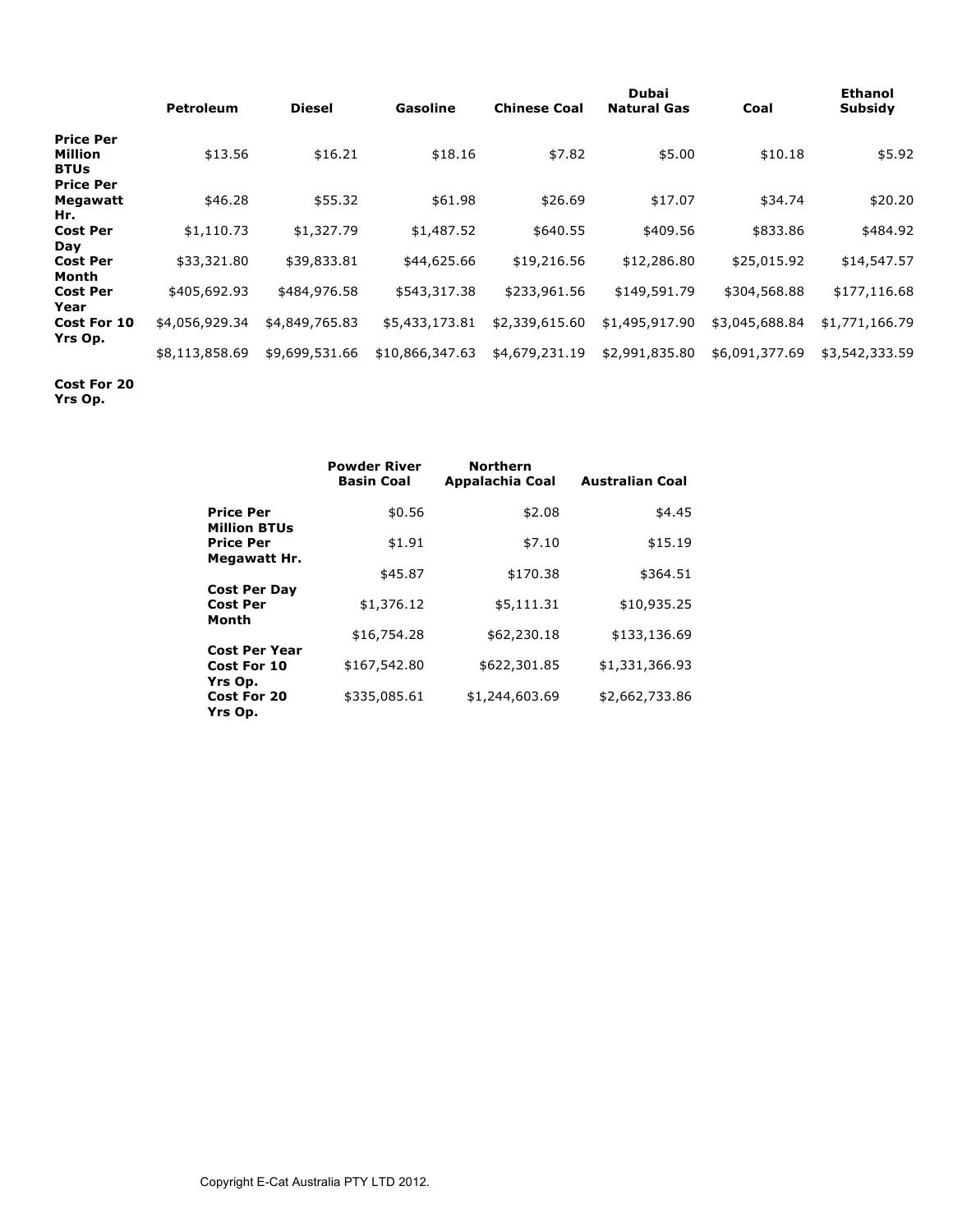# *Fuel increases calc at 5 %, E-Cat decrease in price at 2 % comparisons&over&10&years*

|                                                                   | E-Cat                          |                             |                 |             |
|-------------------------------------------------------------------|--------------------------------|-----------------------------|-----------------|-------------|
| <b>Fuel Cost Increase</b><br><b>Projections @ 5%</b><br>Per Year: | <b>Decrease</b><br>2% in price | Dubai<br><b>Electricity</b> | <b>Kerosene</b> | #2 Fuel Oil |
| 1 Year                                                            | \$10.44                        | \$33.85                     | \$25.17         | \$20.72     |
| 2 Years                                                           | \$10.23                        | \$35.54                     | \$26.43         | \$21.75     |
| 3 Years                                                           | \$10.02                        | \$37.32                     | \$27.75         | \$22.84     |
| 4 Years                                                           | \$9.82                         | \$39.19                     | \$29.14         | \$23.98     |
| 5 Years                                                           | \$9.63                         | \$41.15                     | \$30.59         | \$25.18     |
| 6 Years                                                           | \$9.43                         | \$43.20                     | \$32.12         | \$26.44     |
| 7 Years                                                           | \$9.25                         | \$45.36                     | \$33.73         | \$27.76     |
| 8 Years                                                           | \$9.06                         | \$47.63                     | \$35.41         | \$29.15     |
| 9 Years                                                           | \$8.88                         | \$50.01                     | \$37.19         | \$30.61     |
| 10 Years                                                          | \$8.70                         | \$52.52                     | \$39.04         | \$32.14     |

|                    | <b>Propane</b> | <b>US Natural</b><br>Gas | <b>US Electricity</b><br>- Resistance | <b>US Electricity</b><br>- Heat Pump<br>@ COP 2.0 | Firewood -<br><b>Hard Wood</b> |
|--------------------|----------------|--------------------------|---------------------------------------|---------------------------------------------------|--------------------------------|
| 1 Year             | \$35.74        | \$15.45                  | \$33.85                               | \$16.93                                           | \$14.58                        |
|                    | \$37.53        | \$16.22                  | \$35.54                               | \$17.77                                           | \$15.31                        |
| 2 Years            | \$39.41        | \$17.03                  | \$37.32                               | \$18.66                                           | \$16.08                        |
| 3 Years            | \$41.38        | \$17.88                  | \$39.19                               | \$19.59                                           | \$16.88                        |
| 4 Years            | \$43.44        | \$18.77                  | \$41.15                               | \$20.57                                           | \$17.73                        |
| 5 Years<br>6 Years | \$45.62        | \$19.71                  | \$43.20                               | \$21.60                                           | \$18.61                        |
| 7 Years            | \$47.90        | \$20.70                  | \$45.36                               | \$22.68                                           | \$19.54                        |
| 8 Years            | \$50.29        | \$21.73                  | \$47.63                               | \$23.82                                           | \$20.52                        |
| 9 Years            | \$52.81        | \$22.82                  | \$50.01                               | \$25.01                                           | \$21.55                        |
| 10 Years           | \$55.45        | \$23.96                  | \$52.52                               | \$26.26                                           | \$22.63                        |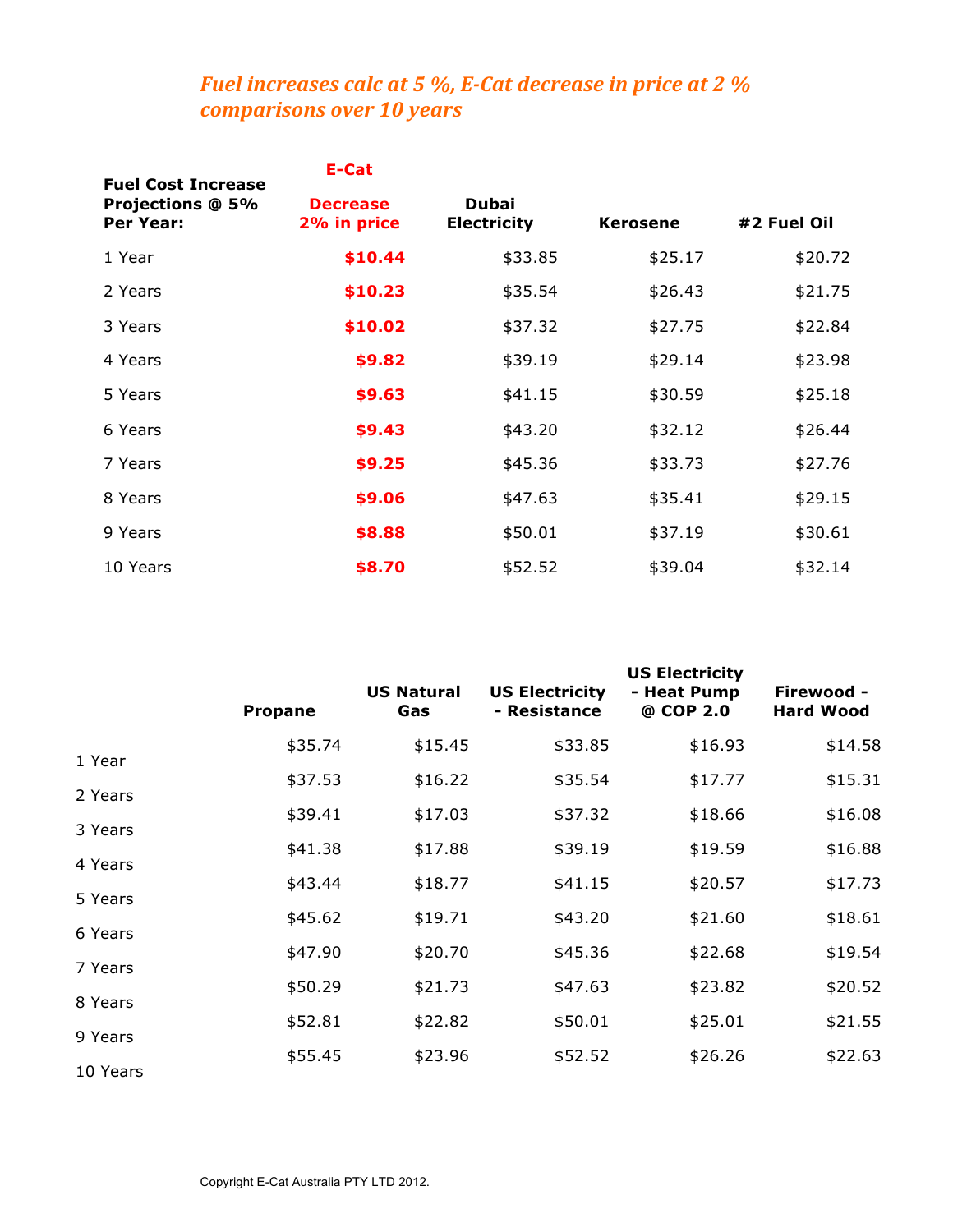|          | <b>Wood Pellets</b> | <b>Ethanol</b> | <b>Petroleum</b> | <b>Diesel</b> |
|----------|---------------------|----------------|------------------|---------------|
| 1 Year   | \$22.01             | \$25.98        | \$14.24          | \$17.02       |
| 2 Years  | \$23.11             | \$27.28        | \$14.95          | \$17.87       |
|          | \$24.26             | \$28.64        | \$15.70          | \$18.77       |
| 3 Years  | \$25.48             | \$30.07        | \$16.48          | \$19.70       |
| 4 Years  | \$26.75             | \$31.58        | \$17.31          | \$20.69       |
| 5 Years  | \$28.09             | \$33.15        | \$18.17          | \$21.72       |
| 6 Years  | \$29.49             | \$34.81        | \$19.08          | \$22.81       |
| 7 Years  | \$30.97             | \$36.55        | \$20.03          | \$23.95       |
| 8 Years  | \$32.52             | \$38.38        | \$21.04          | \$25.15       |
| 9 Years  | \$34.14             | \$40.30        | \$22.09          | \$26.40       |
| 10 Years |                     |                |                  |               |

|          | <b>Gasoline</b> | <b>Chinese</b><br><b>Coal</b> | Dubai<br><b>Natural Gas</b> | Coal    |
|----------|-----------------|-------------------------------|-----------------------------|---------|
| 1 Year   | \$19.07         | \$8.21                        | \$5.25                      | \$10.69 |
| 2 Years  | \$20.02         | \$8.62                        | \$5.51                      | \$11.22 |
|          | \$21.02         | \$9.05                        | \$5.79                      | \$11.78 |
| 3 Years  | \$22.07         | \$9.51                        | \$6.08                      | \$12.37 |
| 4 Years  | \$23.18         | \$9.98                        | \$6.38                      | \$12.99 |
| 5 Years  | \$24.34         | \$10.48                       | \$6.70                      | \$13.64 |
| 6 Years  | \$25.55         | \$11.00                       | \$7.04                      | \$14.32 |
| 7 Years  | \$26.83         | \$11.55                       | \$7.39                      | \$15.04 |
| 8 Years  | \$28.17         | \$12.13                       | \$7.76                      | \$15.79 |
| 9 Years  | \$29.58         | \$12.74                       | \$8.14                      | \$16.58 |
| 10 Years |                 |                               |                             |         |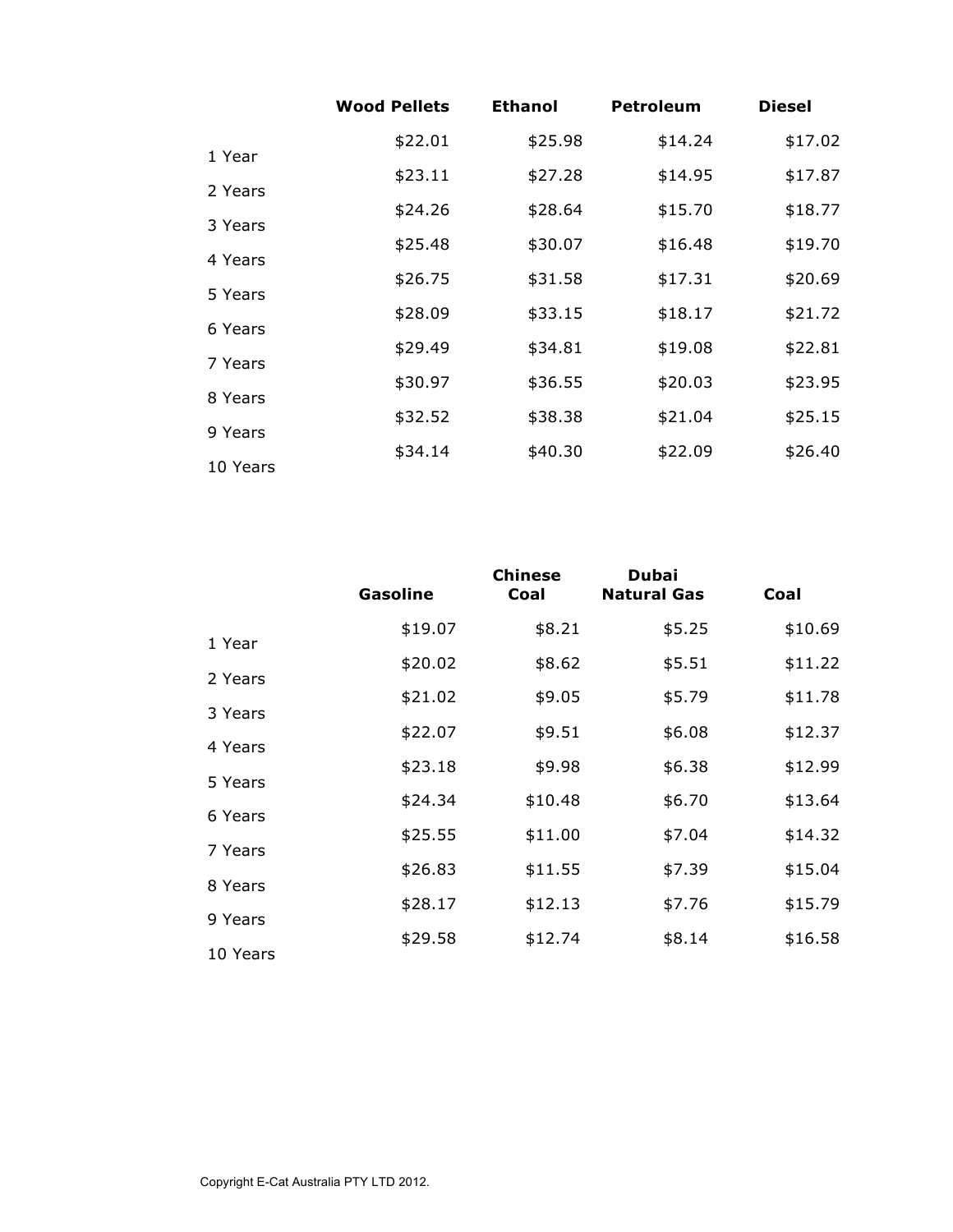|          | Ethanol<br>Subsidy | Powder<br><b>River Basin</b><br>Coal | Northern<br>Appalachia<br>Coal | Australian<br>Coal |
|----------|--------------------|--------------------------------------|--------------------------------|--------------------|
|          | \$6.22             | \$0.59                               | \$2.18                         | \$4.67             |
| 1 Year   | \$6.53             | \$0.62                               | \$2.29                         | \$4.91             |
| 2 Years  |                    |                                      |                                |                    |
| 3 Years  | \$6.85             | \$0.65                               | \$2.41                         | \$5.15             |
|          | \$7.20             | \$0.68                               | \$2.53                         | \$5.41             |
| 4 Years  |                    |                                      |                                |                    |
| 5 Years  | \$7.56             | \$0.71                               | \$2.65                         | \$5.68             |
|          | \$7.93             | \$0.75                               | \$2.79                         | \$5.96             |
| 6 Years  | \$8.33             | \$0.79                               | \$2.93                         | \$6.26             |
| 7 Years  |                    |                                      |                                |                    |
| 8 Years  | \$8.75             | \$0.83                               | \$3.07                         | \$6.57             |
|          | \$9.18             | \$0.87                               | \$3.23                         | \$6.90             |
| 9 Years  |                    |                                      |                                |                    |
| 10 Years | \$9.64             | \$0.91                               | \$3.39                         | \$7.25             |



# *Chart above show coal as our strongest competitor*

As E-Cat technology decreases over time and coal prices will increase, the projected *cross-over point is 3-4 years. We did not calculate the carbon CO2 emission taxes* and associated health costs and environmental impact of fossil non -renewable  $coal$ . Nor did we calculate the carbon foot print credits and government subsidies *for the E-Cat green technology benefits for the customer (also if customer replaces coal, they get rebates / subsidies etc)*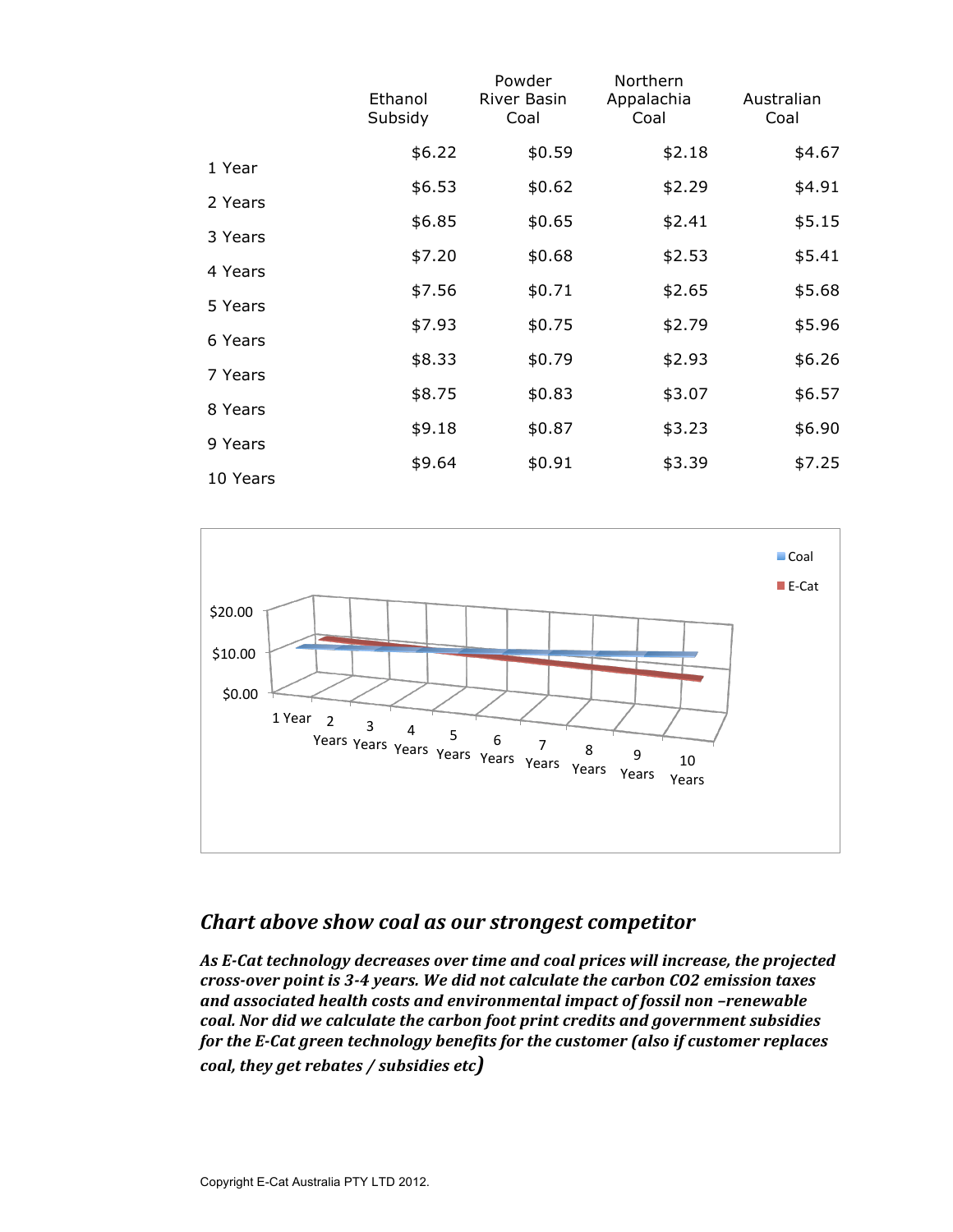#### **Bottom Line**

What the above charts prove is that in the final analysis, over time the E-Cat gives a substantial cost savings over conventional fuels. In the analysis, a cost reduction of  $2\%$  per annum is assumed in the E-Cat, while at the same time, a 5% cost increase is occurring in the price of conventional fuels. Another important consideration is the price of nickel, which over the past five years has remained flat. This means that the cost of the fuel for the E-Cat does not substantially increase in cost, while at the same time, as the technology improves, the price of the E-Cat decreases.

#### **Comparisons**

In the beginning, we see that on the first line, the price per million BTUs after the first year's operation of the E-Cat is  $$10.44$ . This 2% reduction represents the improvement in the technology. Substantial savings are seen across the board at this time except for Chinese coal at \$8.21, Dubai natural gas at \$5.25, Ethanol subsidy at \$6.22, Powder River Coal at \$0.59, Northern Appalachia coal at \$2.18, and Australian Coal at \$4.67.

**NOTE-** in Australia and many other countries you cannot use coal for boiler hot water production

When one runs this forward in time, at the end of 10 years the E-Cat is now down to \$8.70 per million BTUs, and the only remaining competitors are Dubai natural gas at \$8.14, Powder River coal at \$0.91, Northern Appalachia coal at \$3.39, and finally Australian coal at \$7.25. Anticipated projections would show that these, except for Powder River coal, would be more expensive than the E-Cat for a 20-year period.

The further into the future you go, the cheaper the E-Cat becomes to operate compared to conventional fuels. At some point, the technology curve will flatten for the E-Cat, and the price will stabilize. However, the cost for the conventional fuels will not, and will continue on their upward curve.

The future is biased toward the E-Cat, as this technology is more cost effective when compared with conventional fuels. One important factor is the proposed carbon taxes, which are not taken into consideration in this table, and the possible rebates or subsidies for clean energy technologies, which is even more in favor of the E-Cat. As with interest rates, the savings with investment in clean, cost effective technologies are cumulative.

Right now coal is cheaper form a purely heating standpoint.

### **However let's go through the calculations:**

Let's take Australian coal at \$4.45 per million BTUs. It looks much cheaper than the E-Cat, which runs at \$10.65 per million BTUs, at least at first glance. And it is much cheaper, **BUT ONLY AS A SOURCE OF HEAT**! OK, so let's start our conversions. First we convert heat to mechanical energy in a conventional turbine. That is 33% efficient, throwing more than  $66%$  of the energy away. So now our net price is triple, or \$13.35. But wait, we need to convert that into